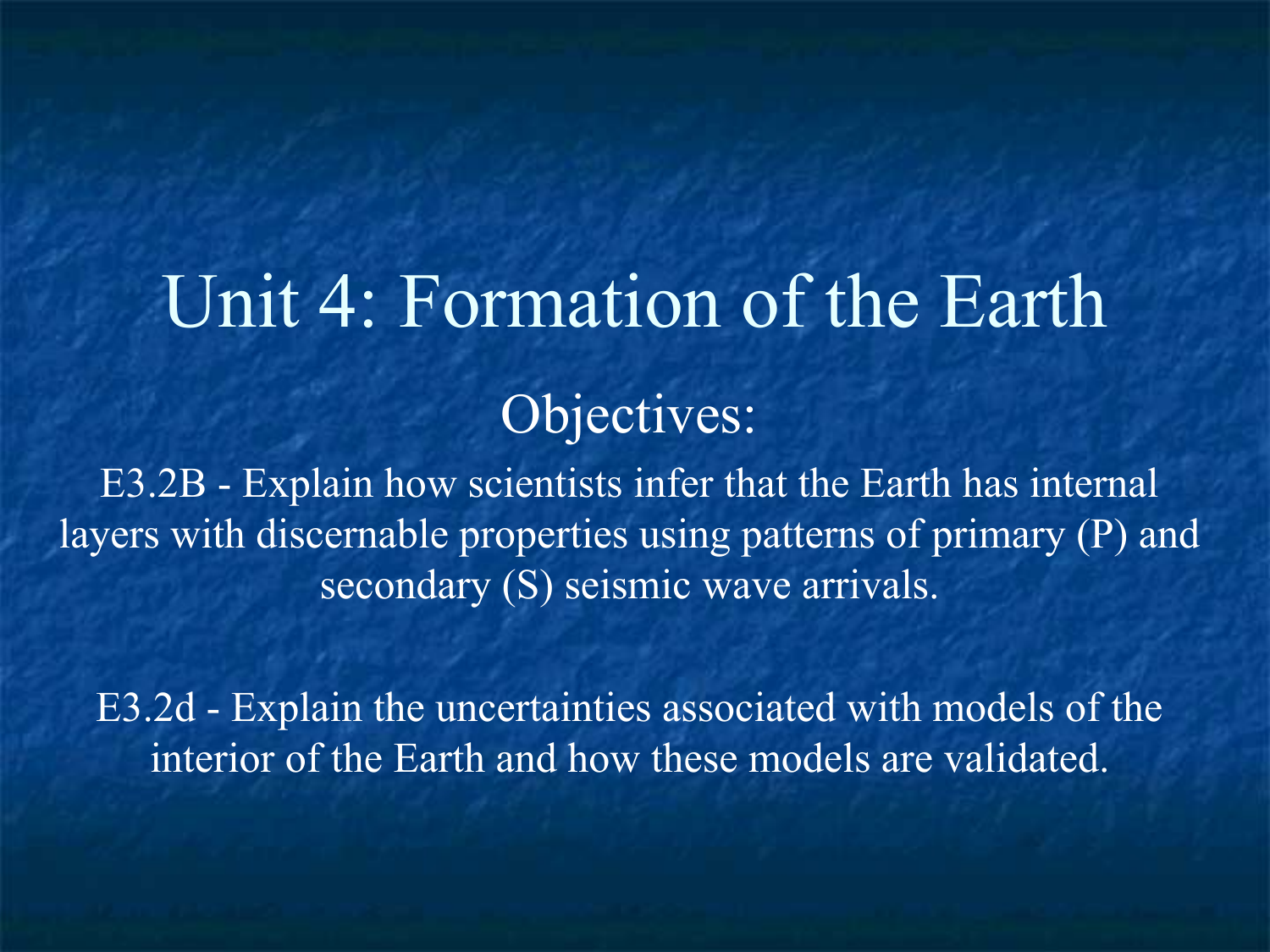# Seismic Waves\*

The energy released during an earthquake travels through the Earth in waves. These waves are called **seismic waves**.

Earthquakes produce three distinct types of seismic waves:

- \* Primary (P) waves
- \* Secondary (S) waves
- \* Surface waves



Primary and Secondary waves (also called body waves) travel in all directions from the earthquakes point of origin (called the **focus**). Surface waves are confined to the upper few hundred miles of the crust. They travel parallel to the surface.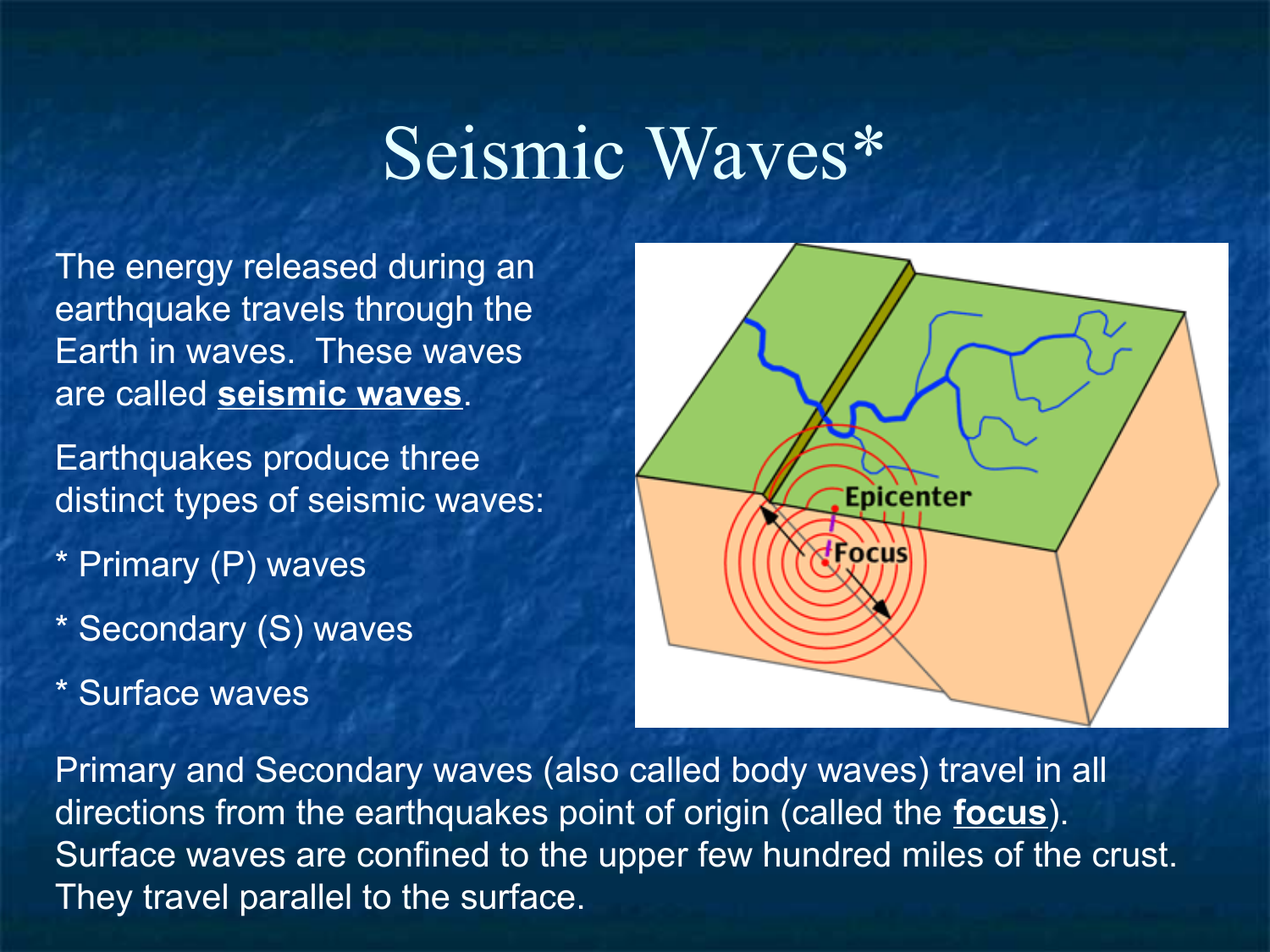# Primary Waves\*



The first type of seismic wave produced by an earthquake is called a compressional **primary wave**, also known as a **P-wave**.

These waves travel through the Earth by compressing and expanding the material through which they pass.

P-waves move like sound waves and vibrate the particles of rock in which they travel.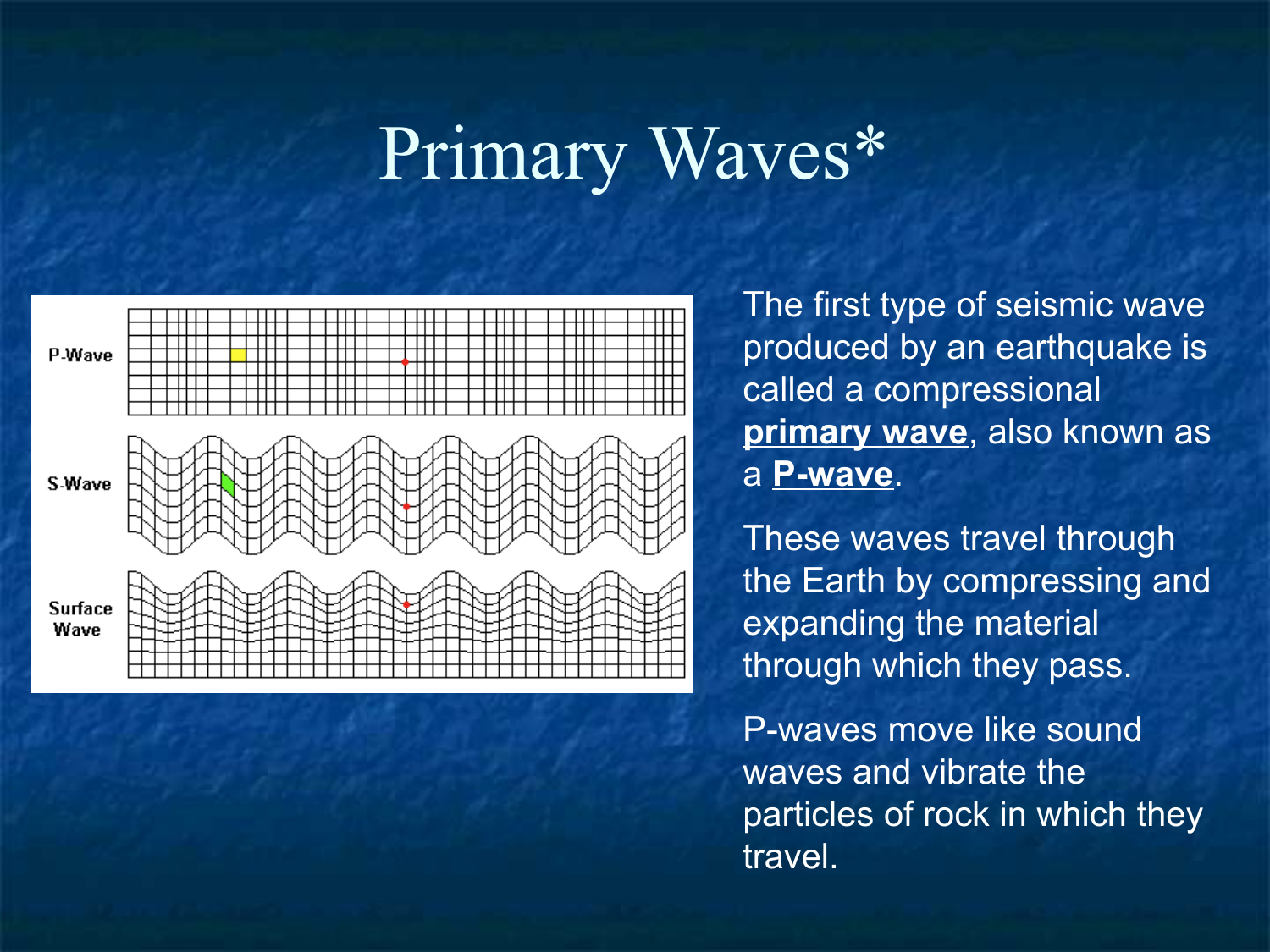# Primary Waves



P-waves can travel through solids, liquids, and gases.

P-waves are the fastest type of seismic wave, they are always detected first by a seismograph.

In most rocks, P-waves travel from 1.7 to 1.8 times faster than secondary waves.

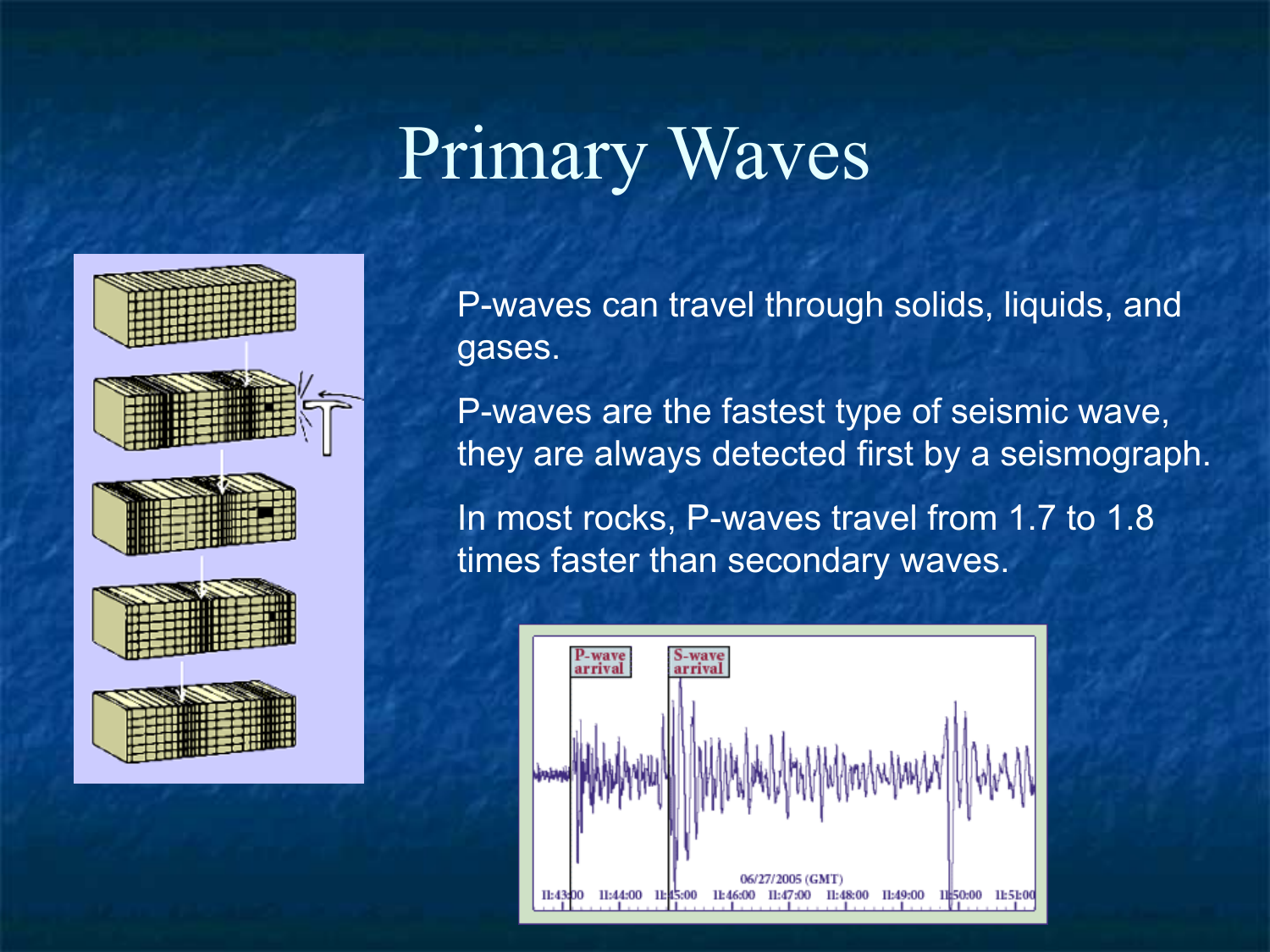# Secondary Waves\*



**Secondary waves**, also known as **S-waves**, travel through the ground perpendicular to their forward motion, which is in an up-anddown pattern much like the waves that move through water.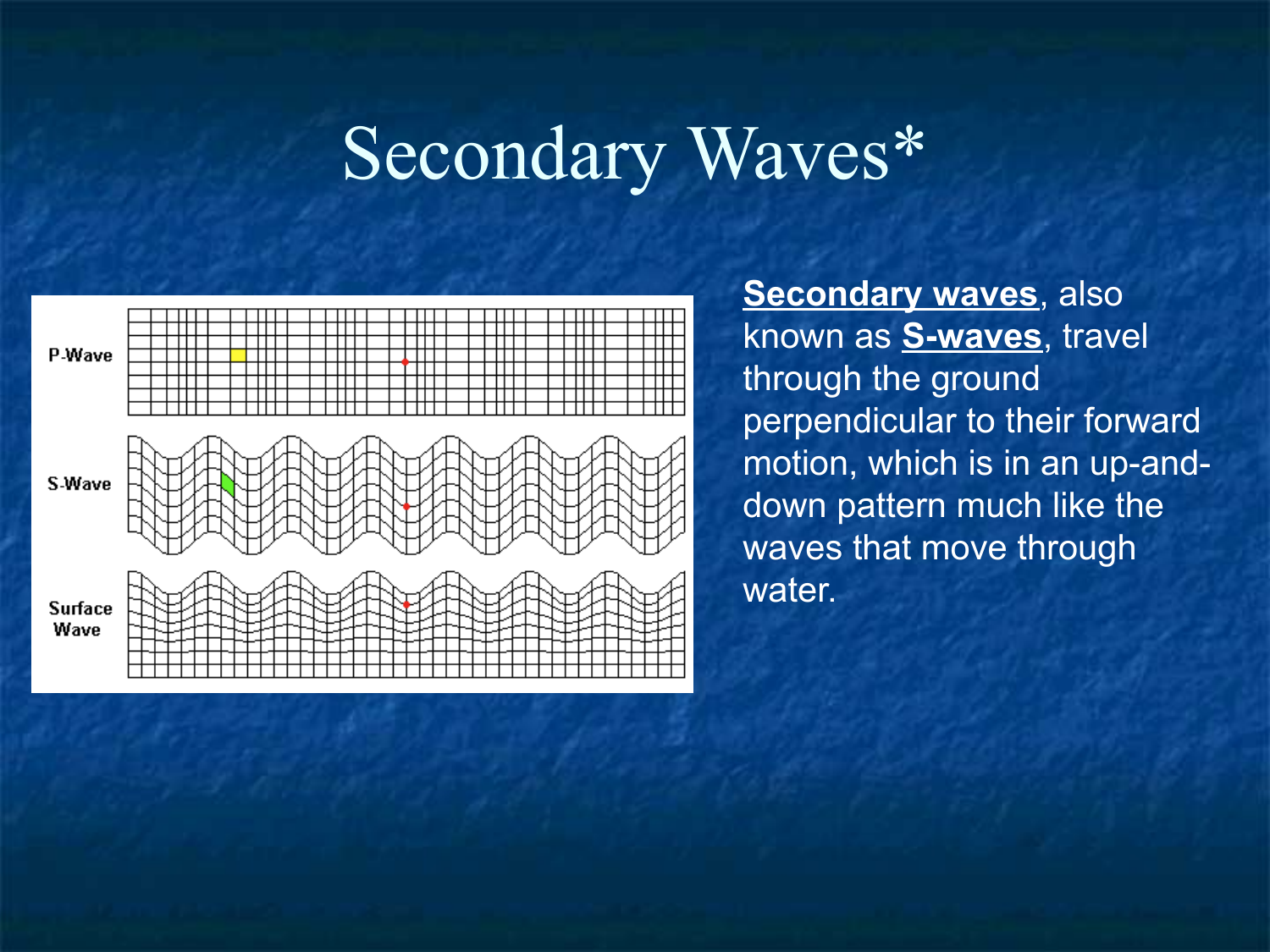# Secondary Waves



S-waves move much more slowly than P-waves and can only travel through solid material, not liquids and gases.

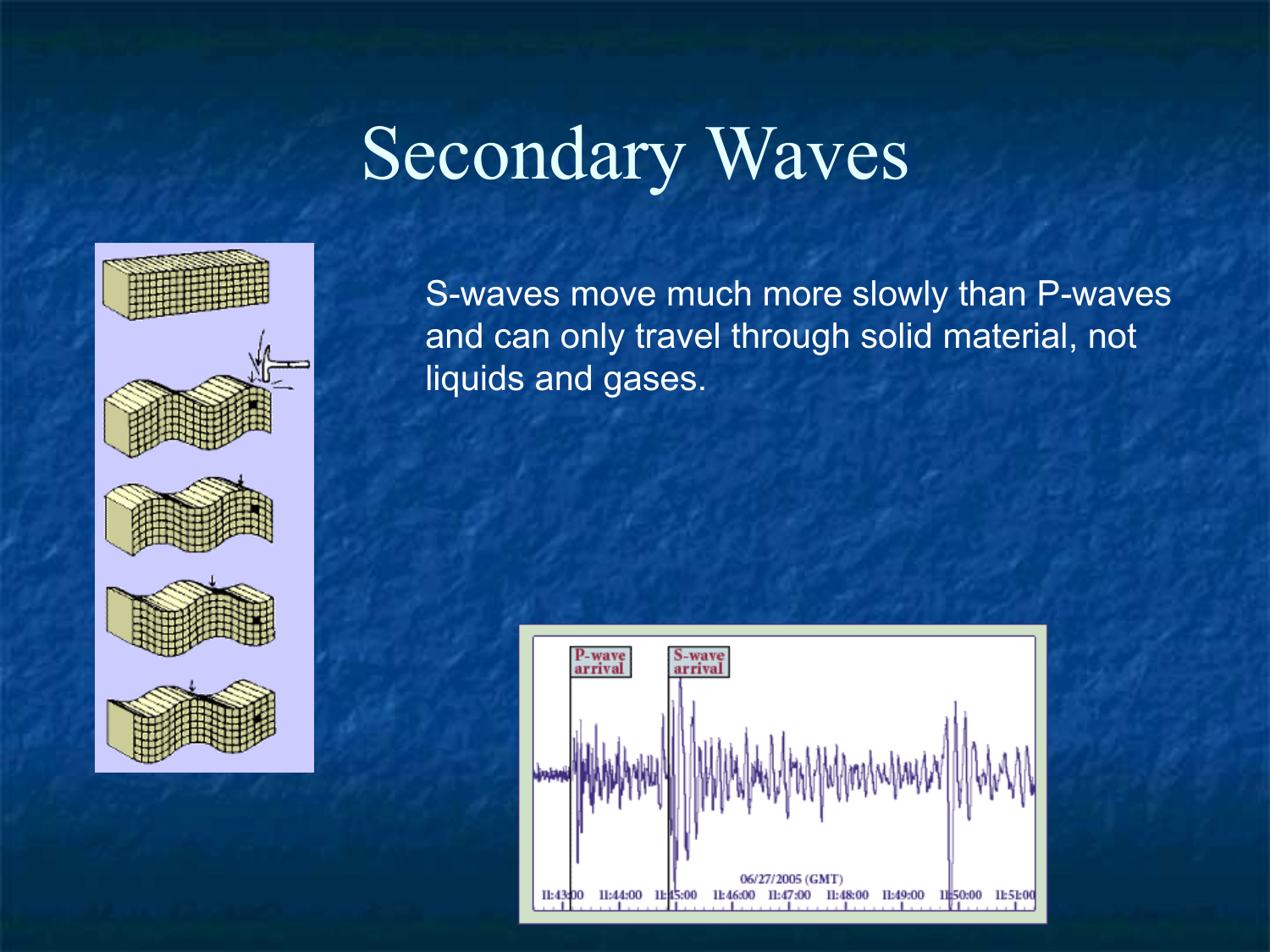#### Surface Waves\*



**Surface waves** are produced by a complex interaction of Pand S-waves reaching the Earth's surface. The result is a rolling motion of ground as the surface waves move along the surface of the Earth.

Surface waves are the most destructive of all seismic waves.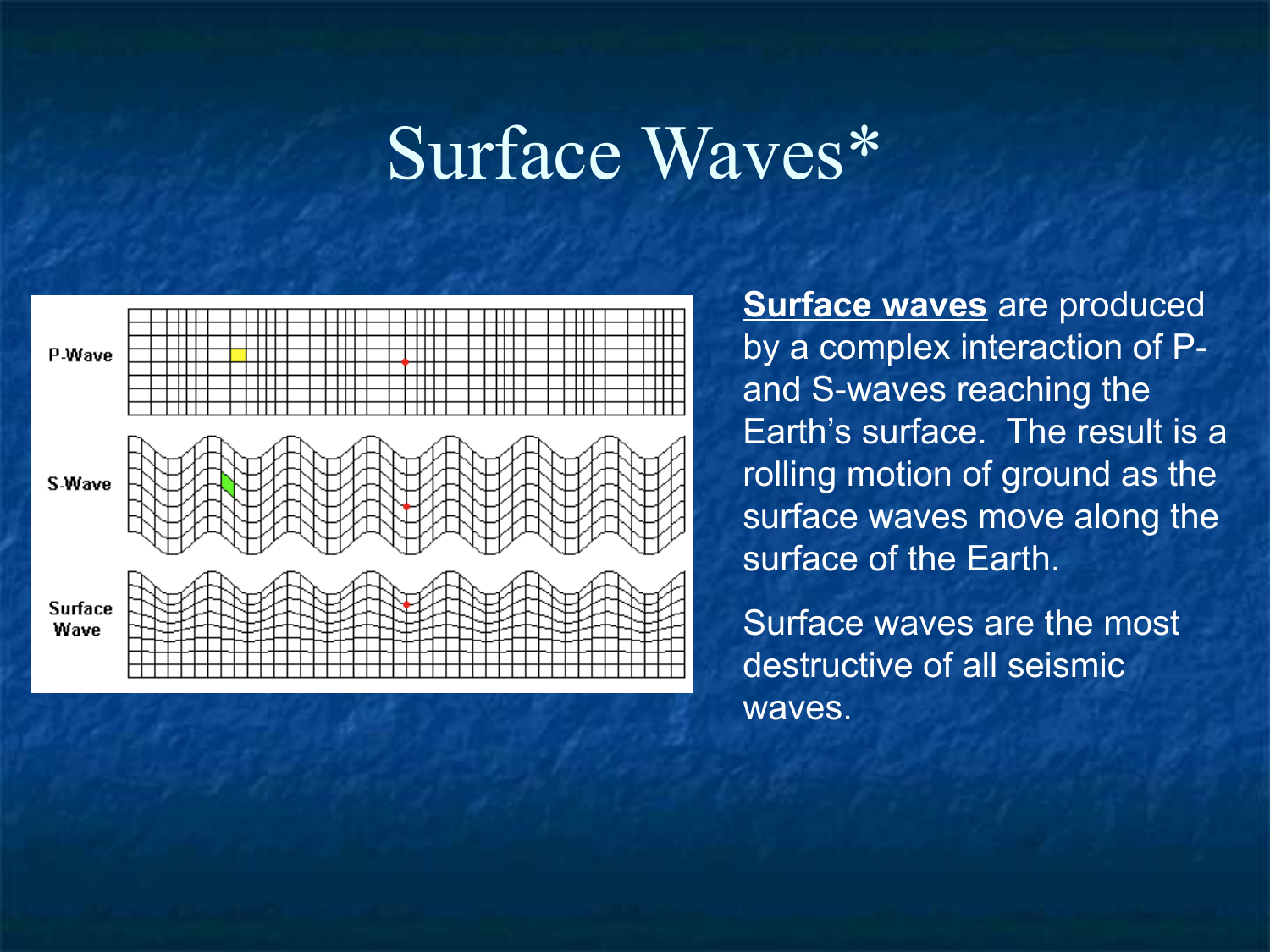### Seismic Waves

If humans have never drilled through the crust, then how do we know so much about the layers of the Earth?

We use seismic waves to help us out.

Remember, P-waves can travel through solids, liquids, and gases, while S-waves can only travel through solids. Through studies of earthquakes, we have learned that P-waves pass through the entire Earth, while S-waves can disappear.

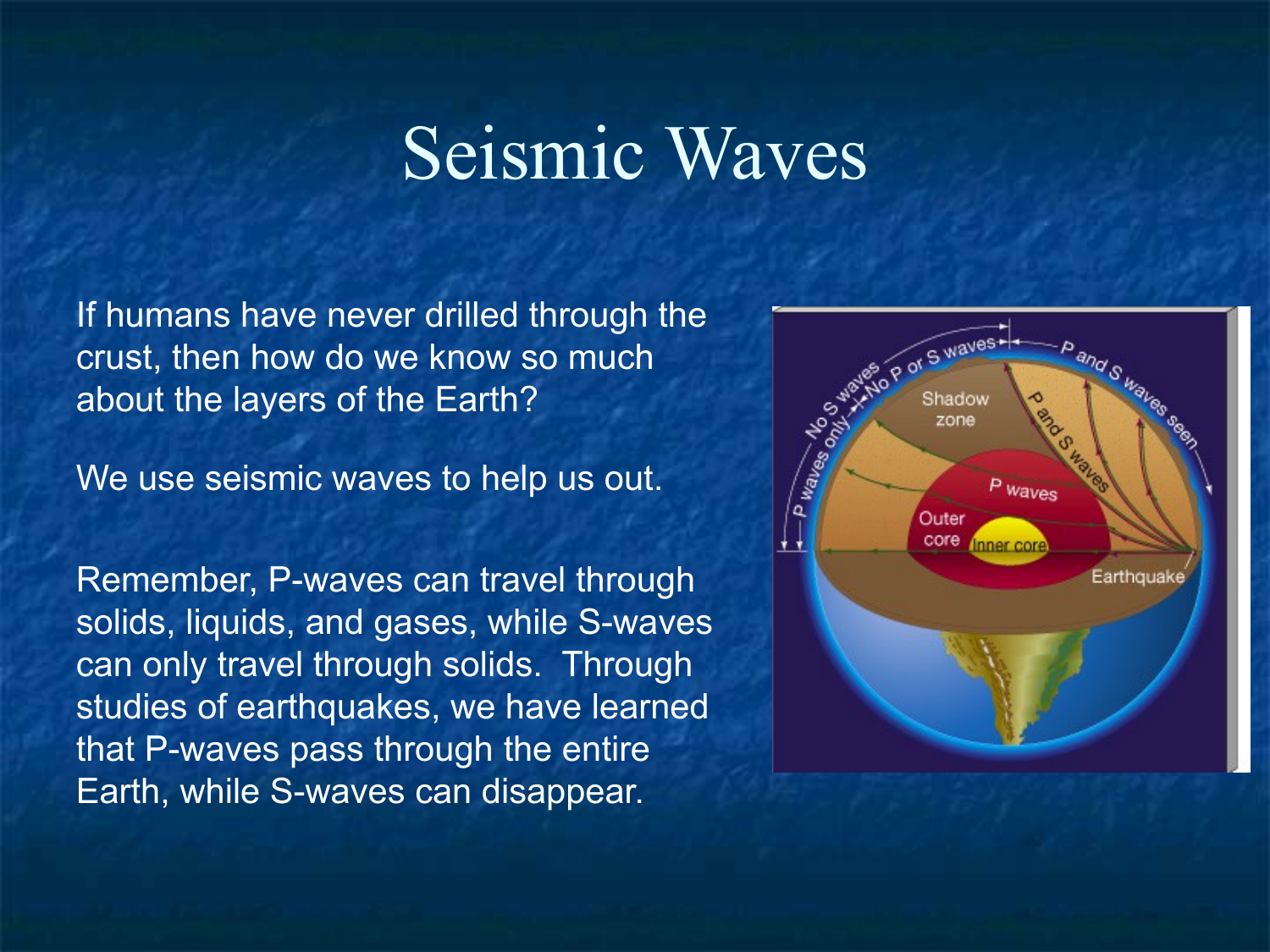### Seismic Waves\*

Data from many earthquakes has shown that S-waves disappear when they encounter the liquid outer core.

As seismic waves pass from one type of material into another, they are refracted (or bent slightly).

As a result of these two observations, scientists have determined that all earthquakes have **shadow zones**. These are areas where no seismic waves are received. S-waves are stopped by the liquid outer core, and P-waves are refracted as they enter and leave the liquid outer core.



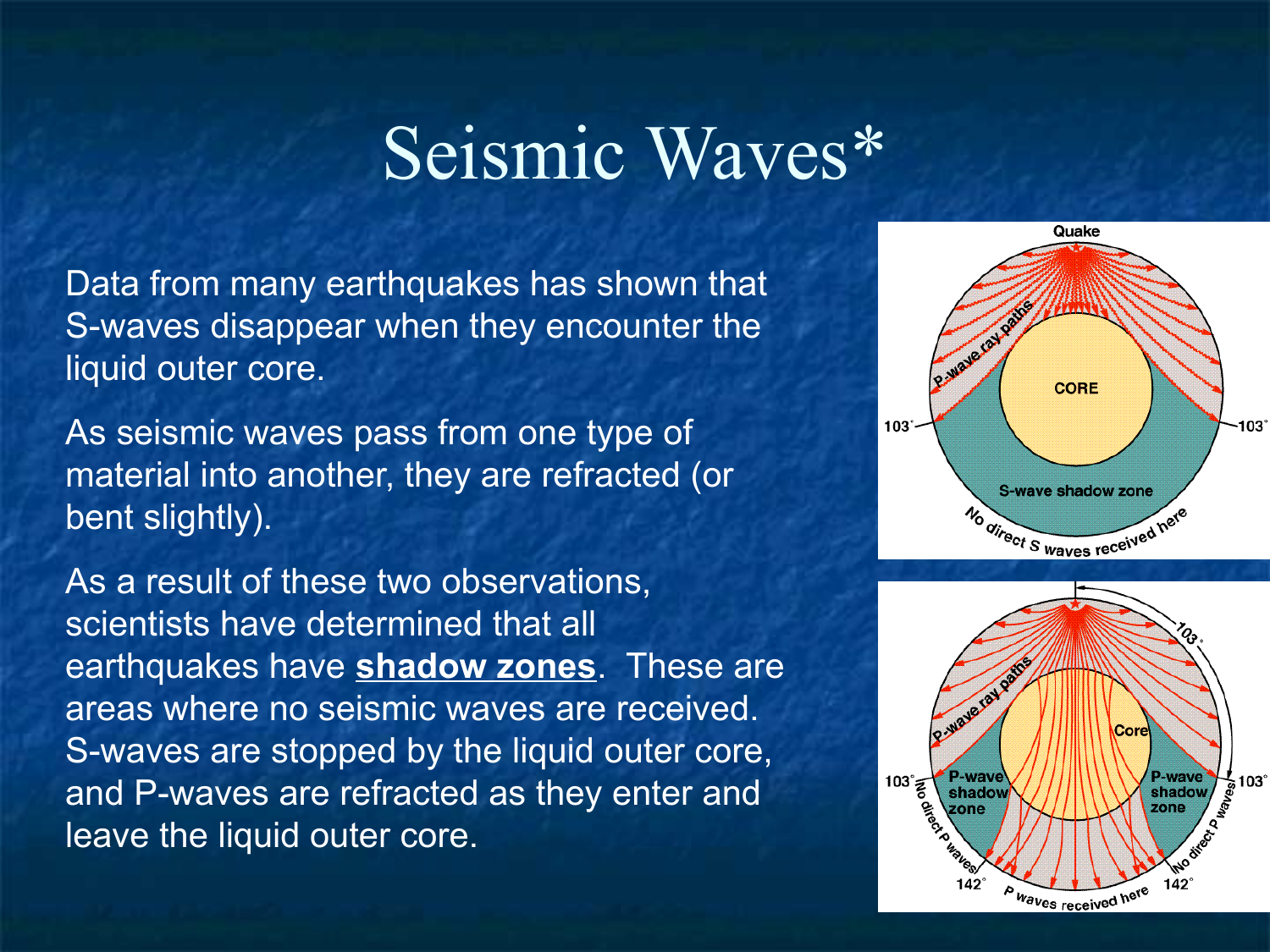# Seismic Waves



Additional data from the study of many earthquakes has shown scientists that the rate at which P-waves and S-waves move depends upon the type and density of the material through which they travel. The velocity of the waves is greatest through material that is less rigid and less dense.